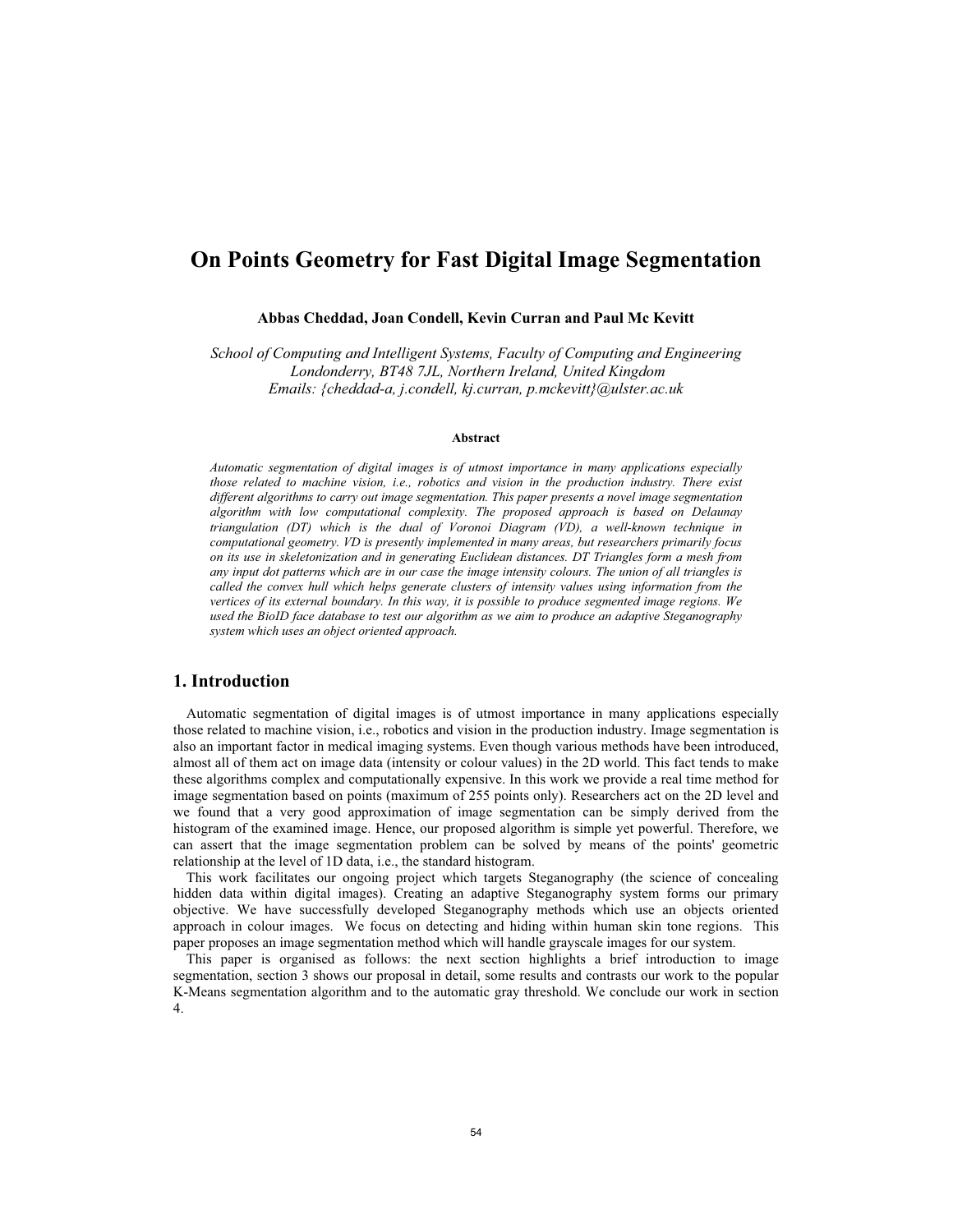#### **2. Review of Image content segmentation**

Broadly speaking image segmentation techniques [1] can be classified into two categories: namely boundary-based techniques and region-based techniques.

The K-means algorithm was first introduced by Forgey [2] and MacQueen [3]. It is a clustering method with low computational complexity and that is why we chose to compare our method with it as both methods share this same feature. In k-means clustering, we are given a set of *n* data points in *d*dimensional space  $R^d$  and an integer *k*. The problem is to determine a set of *k* points in  $R^d$ , called centers, so as to minimize the mean squared distance from each data point to its nearest center [4].

 It is interesting to note that most segmentation techniques involving gray scale images can be extended to colour images. The basic and most traditional method of segmentation is based on dynamic thresholding of the image histogram. The threshold value is determined by examining the minima between two peaks in the histogram. A repetitive thresholding process yields segmented regions. Obviously this method is feasible only when the examined image generates a bi-model histogram. Various threshold points, for the same image, can be obtained by applying this method on different colour spaces resulting from RGB colour transformations. Region-based algorithms include region growing, region splitting and region merging. Each of these methods triggers a seed to analyze the pixel values. The region growing method starts with a pixel seed and then examines the neighbour pixels to determine any homogeneity in terms of brightness. The selection of the seed and the order of the scanning process are crucial to its performance. In the region splitting method, the whole image is taken as the initial fired seed. This image is then split into four blocks covering homogeneous areas. Again these four blocks are considered as the new seeds and the operation is repeated until homogeneous regions are found. In this algorithm, the final segmentation tends to retain the shape of the data structure of the splitting mechanism. Region merging can be any one of the former two, but the difference is that homogeneous regions are merged during the process. The nearest neighbour algorithm to K-means is a machine-learning algorithm that implicates voting by a pixel's neighbours for homogeneity. Edge detection is another means of image content segmentation. Different operators for this have been introduced, including Sobel, Prewitt, Laplacian, and Canny. All such methods share the goal of targeting abrupt changes in image intensities, but differ in the weights assigned to each value in the mask.

Suhail et al. [5] presented a practical implementation of the Voronoi Diagram (VD) to segment images based on selected feature points. These points are exclusively identified and selected after careful analysis of unique pixels residing along the image edges of high gradient magnitude. For experimentation, all pixels with a gradient magnitude larger than 75% were chosen. This process was followed by a normalized cross-correlation in which each window was cantered with one of the selected points. If any window survived the matching, meaning that it did not have another intensity similar window, its point would be selected as a unique feature point. The authors claimed their proposal could be used in recovering distorted images and also in watermarking.

 Burge and Burger [6], in an attempt to produce a new class of automatic passive biometrics, suggested the ear as the basis for a supplementary source of evidence in identification and recognition systems. Development of their ear biometric graph model proceeded through different stages. First, a deformable contour method was used to locate the ear area. This process was followed by applying a canny edge detector. For selective curve extraction, the edge relaxation method was applied, and only curves with a length greater than 10 pixels were retained. A generalized Voronoi diagram was initiated to yield a neighbour graph that uniquely identified the studied ear.

## **3. Image segmentation using Voronoi Tessellations**

Applications of image segmentation can be found in a wide variety of areas such as remote sensing, vehicle and robot navigation, medical imaging, surveillance, target identification and tracking, scene analysis, product inspection/quality control, etc. Image segmentation remains a long-standing problem in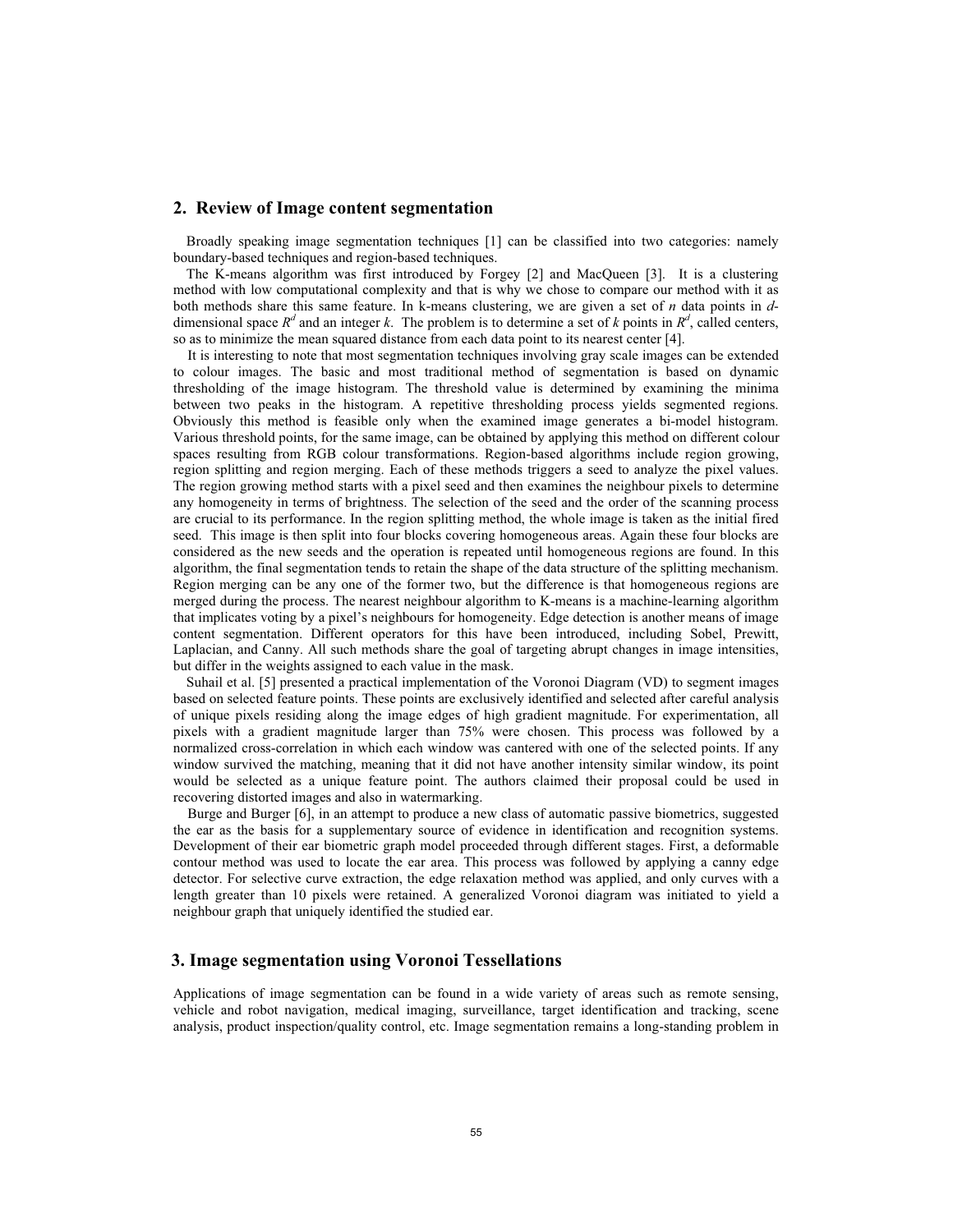computer vision and has been found difficult and challenging for two main reasons [7]: Firstly, the fundamental complexity of modelling a vast amount of visual data that appears in the image is a considerable challenge; the second challenge is the intrinsic ambiguity in image perception, especially when it concerns so-called unsupervised segmentation (e.g., a decision whereby a region cut is not a trivial task).

Our approach is based ultimately on the Voronoi Diagram (VD), which employs a versatile geometric structure [8; 9; 10]. VD has contributed to various research problems such as the travelling salesman problem, a problem which was treated in the 1800s by the Irish mathematician Sir William Rowan Hamilton and by the British mathematician Thomas Kirkman<sup>1</sup>. Despite its usefulness in various fields ranging from remote sensing to robot navigation, this method was largely forgotten in applications in image segmentation until Burge and Burger [6] rekindled interest in it. The approach was based on extracting feature points which were then used to define the centres of the Voronoi cells' for image segmentation. Although our method is similar in that it uses VD, our methodology and image targets are completely different.

Concise definitions of VD and DT are presented. Given a set of 2D points, the Voronoi region for a point  $P_i$  is defined as the set of all the points that are closer to  $P_i$  than to any other points. More formally we can say: Let  $S = \{P_1, P_2, \dots, P_n\}$  be a finite subset of  $R^m$  and let  $d: R^m \times R^m \rightarrow R$  be a metric. We define the Voronoi region VR  $(P_i)$  of a point  $P_i$  via VR  $(P_i) = \{P \in \mathbb{R}^m \mid d(P, P_i) \leq d(P, P_j) \}$  for all  $j = 1, 2,$  $\ldots$ , *n, j*  $\neq$  *i*}, i.e., VR (*P<sub>i</sub>*) is the set of all points that are at least as close to *Pi* as to any other point of *S*. The set of all *n* VR is called the Voronoi Diagram VD(*S*) of *S* [8].

The properties of Voronoi polygons draw many researchers' attention. As a result, various algorithms have been developed to compute the VD. Among these methods we make special mention of the Divide and Conquer Algorithm, the Region Growing Algorithm [9], Fortune's Algorithm [11], and the Fortune Plane Sweep algorithm [12]. The dual tessellation of VD is known as the Delaunay Triangulation (DT) (as shown in Fig. 1).



Fig. 1. (a) Delaunay triangulation of seven dot patterns (black) and their VD (thick lines in blue). (b) This naturally created Voronoi Diagrams on these rocks might have been the inspiration behind the discovery of VD.

The duality comes about as follows: vertices in the Voronoi diagram correspond to faces in DT, while Voronoi cells correspond with vertices of DT. Once the VD for a set of points is constructed, it is a simple matter to produce DT by connecting any two sites whose Voronoi polygons share an edge. More specifically: let **P** be a circle free set, i.e., no points residing inside the circle. Three points, *p, q* and *r* of **P** define a Delaunay triangle if there is no further point of **P** in the interior of the circle which is circumscribed to the triangle *p, q, r* and its centre lies on a Voronoi vertex; Fig. 2 depicts this notion.

<sup>&</sup>lt;sup>1</sup> http://en.wikipedia.org/wiki/Traveling\_salesman\_problem, accessed on 08-04-2008 at 12:32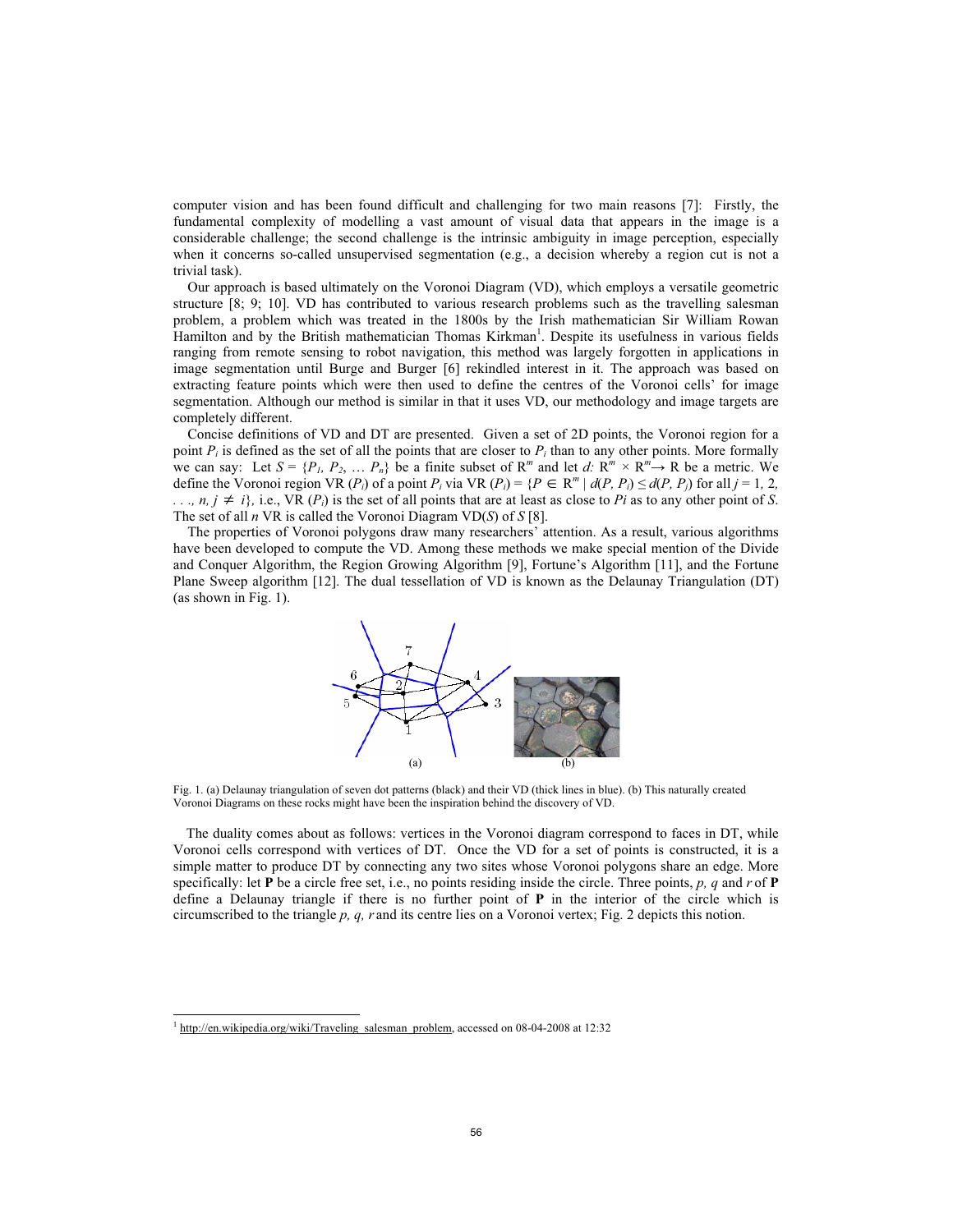

Fig. 2. Delaunay construction. *pqr* defines a Delaunay triangle when the centre (*S*) of the circle circumscribed to *pqr* is a Voronoi vertex.

Various literature studies have tended to apply VD on the image itself (after binarizing it and capturing its edges). This is usually time consuming; therefore, we apply VD not on the images but instead on a few selected points  $(\leq=255)$ . Thus, VD is constructed from feature points (generators) that result from gray intensity frequencies, see Fig. 3. This would have a time complexity of  $O(n \log(n))$ , where  $n \leq 255$ .



Fig. 3. Top: Gray-level frequency (getting global maxima). Bottom: Exposing local minima.

The proposed technique resembles the dynamic thresholding method used for segmentation, but it differs in terms of divide and merge-decision making*.* Human faces have a special colour distribution that varies significantly from the background. VD is used to construct Delaunay Triangulations (DT) from points on the image histogram. The outer boundary of DT is simply the Convex Hull (CV) of the set of the feature points, as shown in Fig. 4. Hence, the two global maxima are obtained by extracting the top two values in the DT list of vertices; which correspond to the peaks in the histogram. In order to get the minima that fall between these two peaks, a new set of points are spawned using the following steps:

- Generate the host image histogram
- Generate VD /DT to obtain the list of vertices and get the two peaks
- Set all points below the first peak to zero, and set all points beyond the second peak to zero
- Set all points that are equal to zeros to be equal to the  $\alpha r$  (peak1, peak2)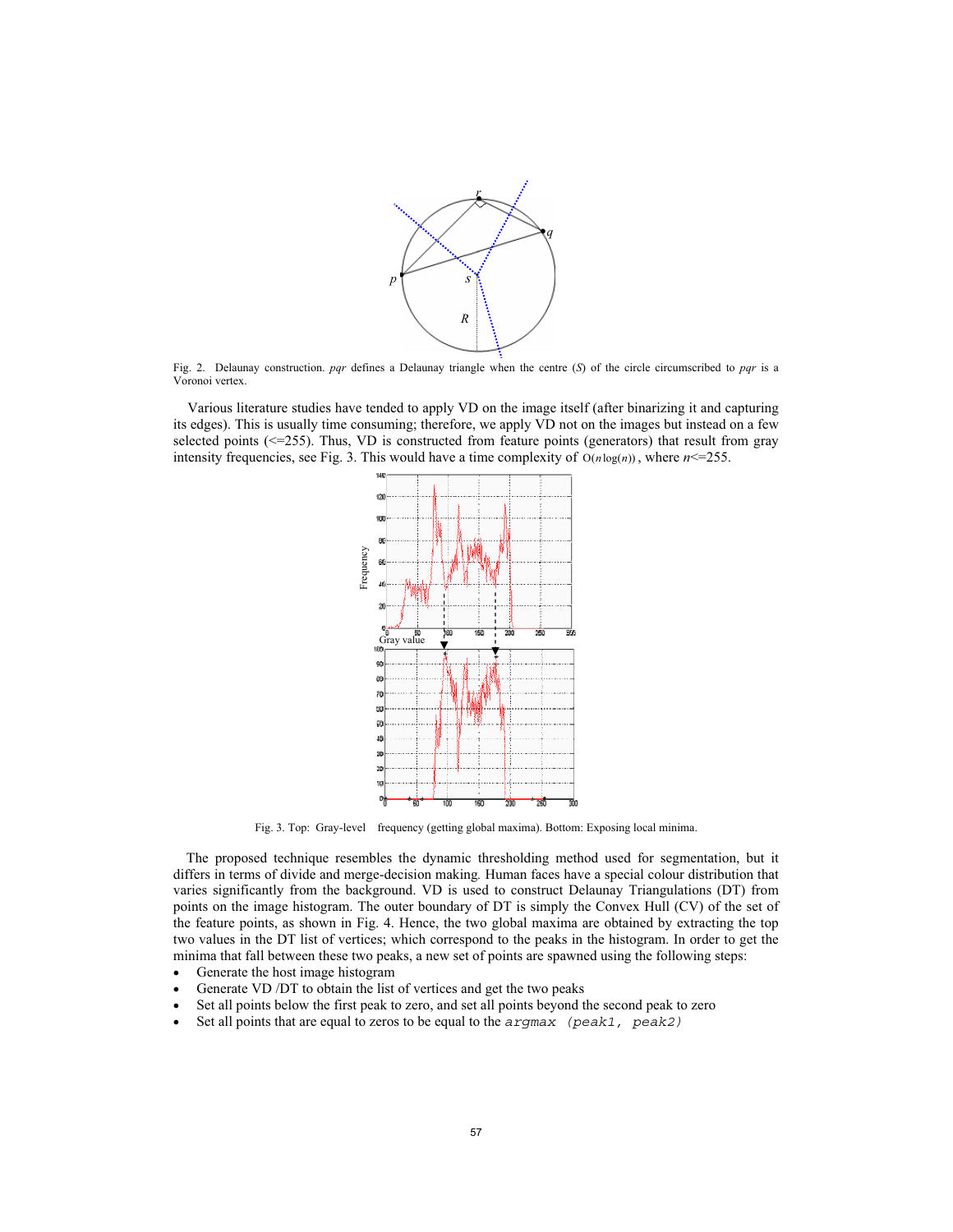$\bullet$  Derive the new points using:

```
Val_{new}(x) = | (Val(x)-max (Val(x))) |
```
This process will yield a local flip effect on the image histogram. The previous course of action will expose the minima points to be part of the convex hull constructed by DT, as shown earlier in Fig. 3 (Bottom).

These unique feature points are then sorted in ascending order, based on their intensity values, to outline a vector  $(V)$  containing values that form the ranges with which merging and splitting decisions are made. The following paradigm is applied:



Bear in mind that the outer layer of DT contains vertices which are but some of the selected Voronoi (VD) generators, meaning that the vertices forming the CH are what we are interested in. In this case these vertices give a direct access to their respective gray values from the studied image, as shown in Fig. 4.



Fig. 4. Delaunay Triangulation generated from points of the histogram shown in Fig. 3.

In summary, our designed system (Complement/Direct Segmentation: DS/CS) can handle segmentation of images with different complexity, as can be seen from the example shown in Fig. 5. Moreover, our algorithm can be extended to RGB images as successive applications of the method on each colour channel separately would result in RGB colour image segmentation.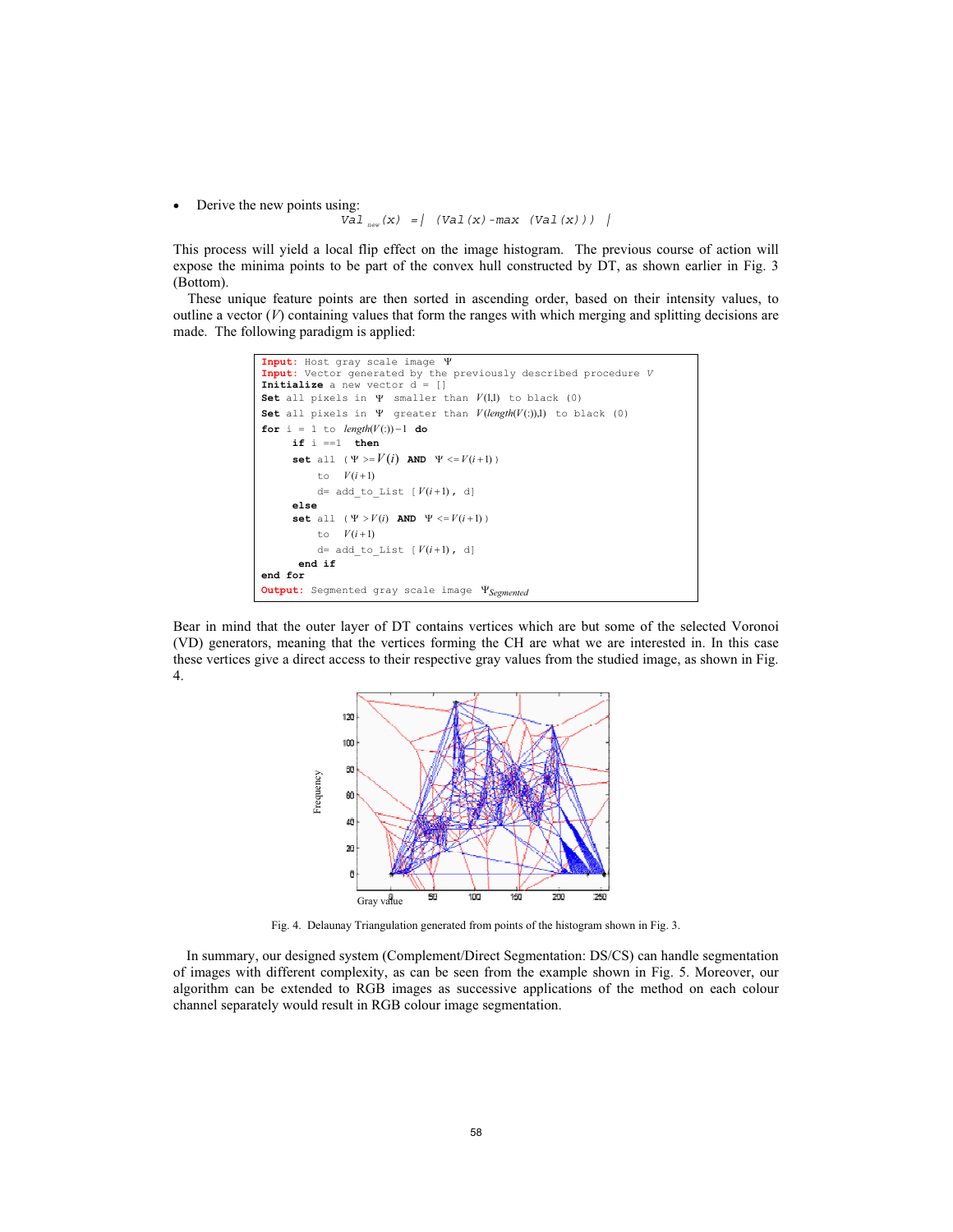One of the most efficient segmentation techniques is the so called K-Means clustering. For the purpose of evaluating our proposed method of segmentation, a comparison is carried out. Fig. 6 shows the output of each algorithm. Unlike the K-Means algorithm, our method for segmentation does not need any parameters to be set; rather it is a fully automated and unsupervised process. All it needs in order to function is an image histogram, which is obviously an advantage.



Fig. 5. Application of the algorithm on a scene of nature. Top to bottom and left to right: Original image, direct image segmentation (DS), image complement segmentation (CS) and the corresponding colour mapping of DS.



Fig. 6. Comparison of image segmentation using the K-Means and our method (CS). (a) Original images, (b-left) Output of K-Means segmentation with Gauss law and (b-right) output of K-Means segmentation with Rayleigh law. (c-left) The proposed image complement segmentation (CS), and (c-right) direct segmentation (DS).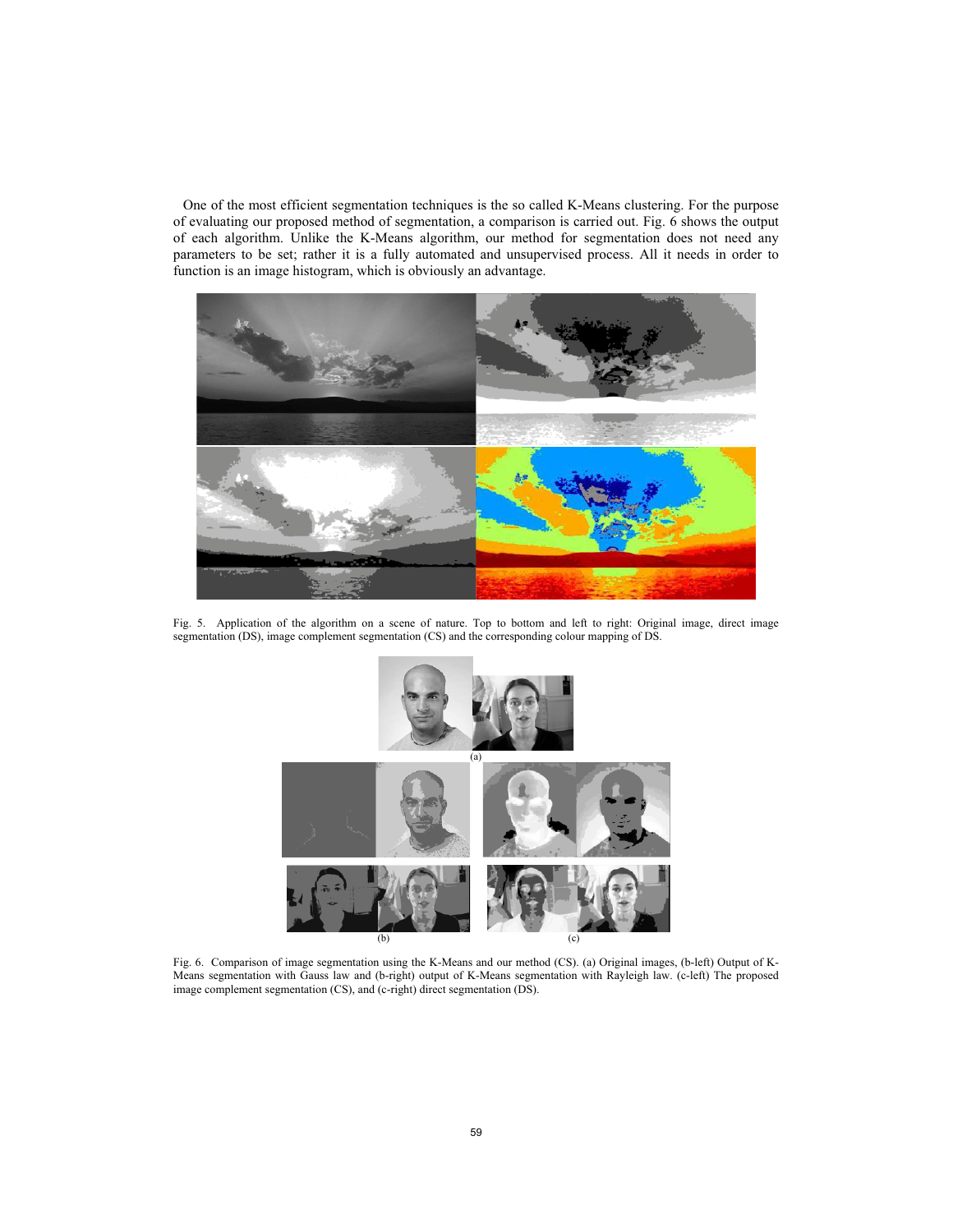Automatic image segmentation by means of histogram cut is widely used despite its simplicity and even though it produces a binary image, i.e., two clusters. Fig. 7 shows this method along with our proposed VD segmentation. Further test images are shown in Fig. 8. As can be seen, our method can cope with different images exhibiting complex background and images with uneven illumination. An obvious outcome of image segmentation is detailed representation of a given image with least possible number of colours, see Table 1. Figure 9 shows our algorithm performance on different image sizes.



Fig. 7. Contrast of our method against automatic gray threshold. (a) Original, (b) VD segmentation and (c) Gray threshold segmentation.



Fig. 8. Test results of face segmentation on Set 3 (BioID). (Columns left to right) Original images, Voronoi based image segmentation.



Fig. 9. Time complexity of test images, with different dimensions, using MATLAB (interpreted language).